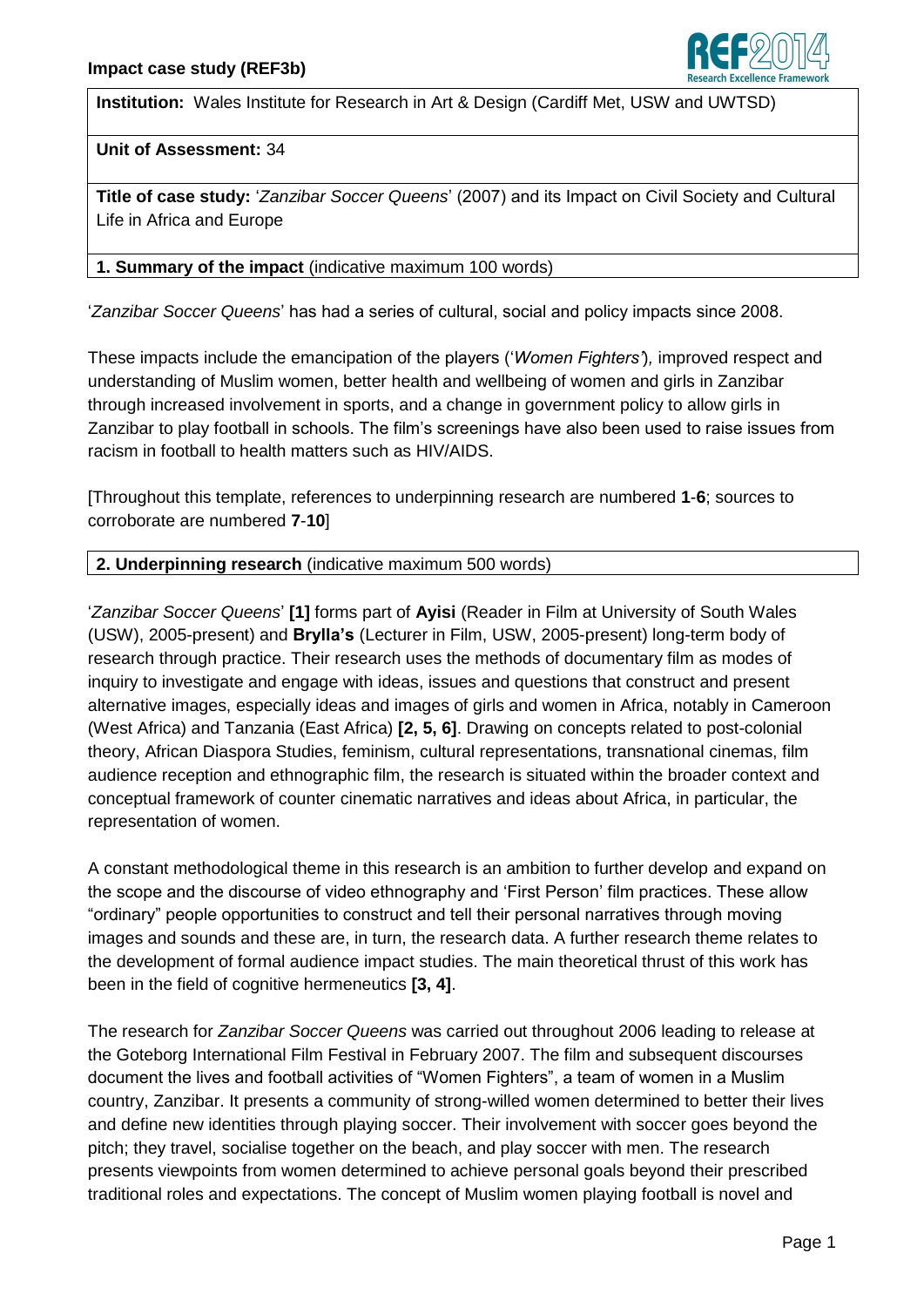# **Impact case study (REF3b)**



challenges widely held perceptions about the role, image and status of women in Muslim countries. Such women endure multiple restrictions such as concealing their bodies and not being in public with men who are not their relatives. Thus, the research raises important questions such as, what motivates these women to play football? How do they deal with society"s attitude towards their love for the game? What are the wider societal implications of their involvement? As Section 4 demonstrates, their determination in the face of adversity has led to a series of benefits for them and other Zanzibari women through the better understandings generated by the film"s data.

**3. References to the research** (indicative maximum of six references)

The main underpinning research for this work **[1]** has received multiple positive critical reviews:

- Kuipers, R. (2007) Review: "Zanzibar Soccer Queens", *Variety*,  $\bullet$ <http://www.variety.com/review/VE1117935340?refcatid=31>
- Cole, S.G. (2008) Review: "Zanzibar Soccer Queens", *NOW*, 27(36), <http://www.nowtoronto.com/movies/story.cfm?content=162987&archive=27,36,2008>
- Guest, A. (2010) The women"s game in Africa: "Zanzibar Soccer Queens" and other tales,  $\bullet$ *Pitch Invasion*, [http://pitchinvasion.net/blog/2010/03/15/the-women%E2%80%99s-game-in](http://pitchinvasion.net/blog/2010/03/15/the-women%E2%80%99s-game-in-africa-%E2%80%98zanzibar-soccer-queens%E2%80%99-and-other-tales/)[africa-%E2%80%98zanzibar-soccer-queens%E2%80%99-and-other-tales/](http://pitchinvasion.net/blog/2010/03/15/the-women%E2%80%99s-game-in-africa-%E2%80%98zanzibar-soccer-queens%E2%80%99-and-other-tales/)

It has received two awards: A "Special Jury Award" at the Zanzibar International Film Festival (2007) and an Audience Award for Best Documentary Film at the Pink Apple Film Festival, Zurich, (2009). It was also part of the WIRAD submission to the 2008 RAE. The overall quality profile of that submission was 70% at "World Leading" or "Internationally Excellent".

- 1. Ayisi F. (2007) Zanzibar Soccer Queens. Film Betacam SP, DVCAM and DVD (52 minutes)
- 2. Longinotto, K. & Ayisi, F., (2005) Sisters in law: stories from a Cameroon court. Women Make Movies, New York: a feature-length documentary film portraying aspects of women"s lives and work in the judicial system in Cameroon, West Africa
- 3. Ayisi, F. & Brylla, C. (2011) A Cognitive-hermeneutical approach to audience reception of Sisters in Law. Paper given at International Conference, Women and Film in Africa: Overcoming Social Barriers, University of Westminster, November 2011
- 4. Ayisi, F. & Brylla, C. (2013) The politics of representation and audience reception: alternative visions of Africa. Research in African Literatures 44, 2 (E-ISSN: 1527-2044) http://www.jstor.org/discover/10.2979/reseafrilite.44.2.125?uid=16164744&uid=3738032&ui d=2134&uid=2&uid=70&uid=3&uid=5910784&uid=67&uid=3773792&uid=62&sid=2110296 6307447
- 5. Ayisi, F. (2012) Making Waves on International Women"s Day: Cameroonian Women"s Dynamism. Paper presented at international conference, "Home/Land: Women Citizenship, Photographies", Loughborough
- 6. Ayisi, F. (2012) "How We Live Today..." Florence Ayisi in dialogue with Mo White in Women, the Arts and Globalisation: Eccentric Experience. Eds: Marsha Meskimmon and Dorothy C. Rowe. (Rethinking Art"s Histories) (ISBN: 978-719-0-8875-9)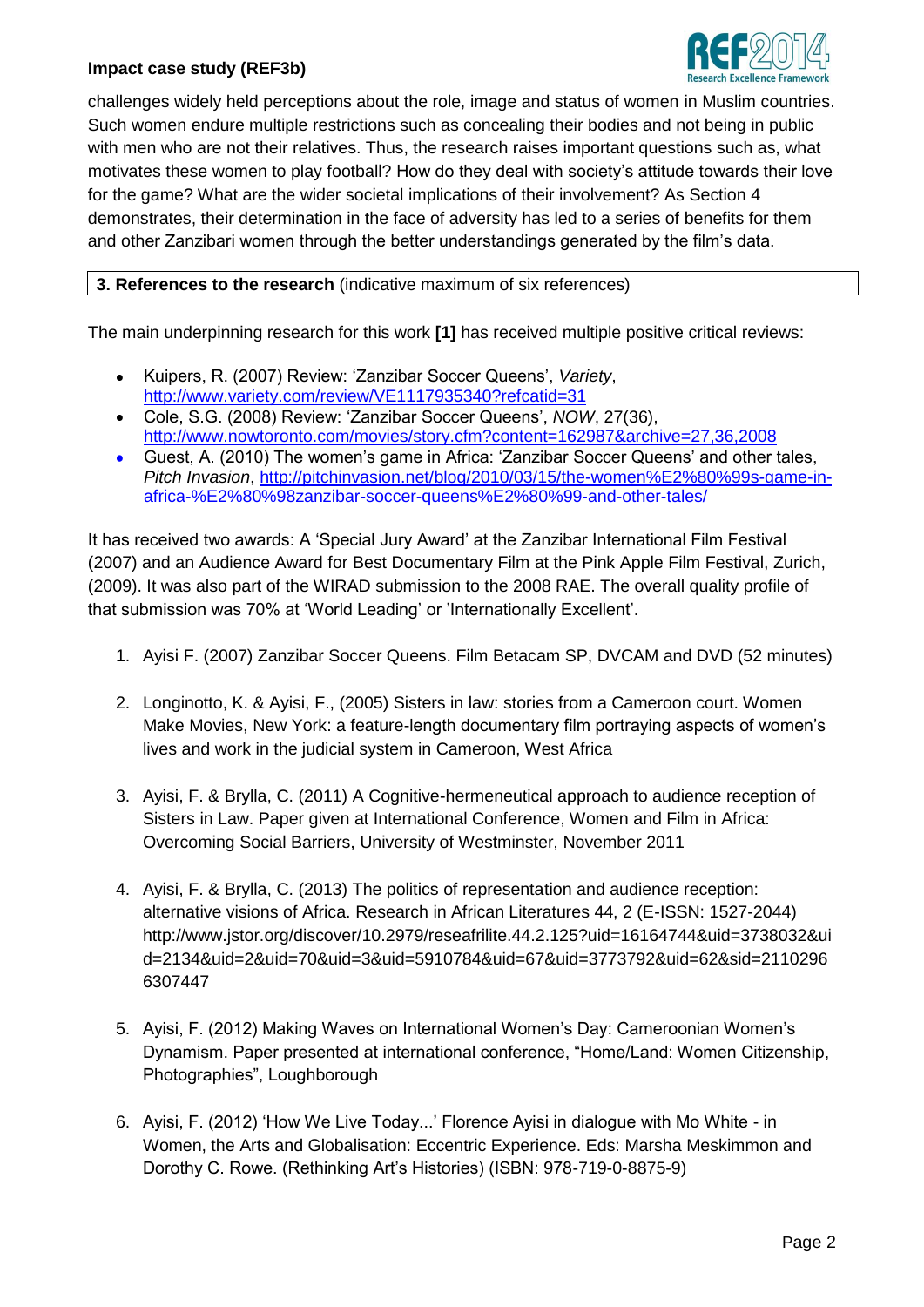

#### **4. Details of the impact** (indicative maximum 750 words)

The impact of "*Zanzibar Soccer Queens*" does not primarily reside in football. Screenings at over 30 public exhibitions, festivals and other events helped surface many issues relating to the role and status of Muslim girls and women in Africa. It has influenced practice and policy and has helped professionals and organisations adapt to changing cultural values. For example, the "*Women Fighters'* took part in a USAID-sponsored match to create Social awareness of HIV/AIDS through Sports. Spectators were encouraged to watch the film to see the wider value of soccer in women's health, fitness and general well-being.

Impacts include:

- 1. Emancipation for the players and other women in Zanzibar;
- 2. Improved understanding of Muslim women through cultural exchange;
- 3. Raised sports profile for women in Zanzibar, including school sports education;
- 4. Improved health and wellbeing for girls and women in Zanzibar.

In 2013 USW commissioned Ayisi to return to Zanzibar for further fieldwork aimed at gathering Impact evidence. The result is a 23 minute film explaining "*Zanzibar Soccer Queens*" impacts through the passionate voices of the players, coach and key stakeholders including Zanzibar"s Minister for Information, Culture and Sports. The film affords an important opportunity to understand the issues involved without a Euro-centric lens and can be viewed using this [weblink](https://www.dropbox.com/s/kwix9zo06j6p5y8/ZSQ_Impact%20Study.mov) **[7]**.

"*Zanzibar Soccer Queens*" was screened in Zanzibar in 2007 to an audience of over 1,000 including Vice Minister of Information, Tourism, Sports and Culture and the Secretary General of the Zanzibar Football Association. The team benefitted immediately. Their coach, Nassra Juma, asserts that as a result of the film, society in Zanzibar has accepted that football can be played by women (**Juma** in **[7]**, 05:06). One player states: "*Before, when we told our parents that we go for training they wouldn't permit it. Your brother would follow you to the pitch and beat you with a stick if he saw you there wearing shorts, or wearing a jersey. He would say that this game is for hooligans, girls do not play it – they are supposed to stay at home. But when they came to see that film being shown everywhere our brothers now remind us 'go for training, 'go on for training'* " (**Zubeida** in **[7]** at 05:54). Another player says: "*now when a woman plays football her parents are happy. They want girls to play football. We have come far and we are now moving on to another era*" (**Khatima** in **[7]**, 15:09).

The effects reached well beyond individual women being allowed to play football. The team once marginalised as "soccer hooligans" are now valued ambassadors for Zanzibar. The film gave them the opportunity to travel and to promote a positive view of Zanzibar and Muslim women in a series of cultural exchanges. Following a screening at the Globians Film Festival, the Regional Officer for Education, Integration and Democracy Brandenburg, invited them to Potsdam to promote links between Zanzibar and Germany (**Mitawi** in **[7]**, 06:37). The team"s transformed status was reflected in their official send off by the Minister for Information, Culture and Sports. "*He told us that we were going to Germany as mirrors of Zanzibar*" (**Juma** in **[7]**, 08:17). In fact the team did more than merely reflect Zanzibar. By hosting screenings of the film followed by school Q&A sessions they became beacons of cultural and social reform. They simultaneously improved the visibility and understanding of the lives of female Zanzibaris and gained an understanding of European culture